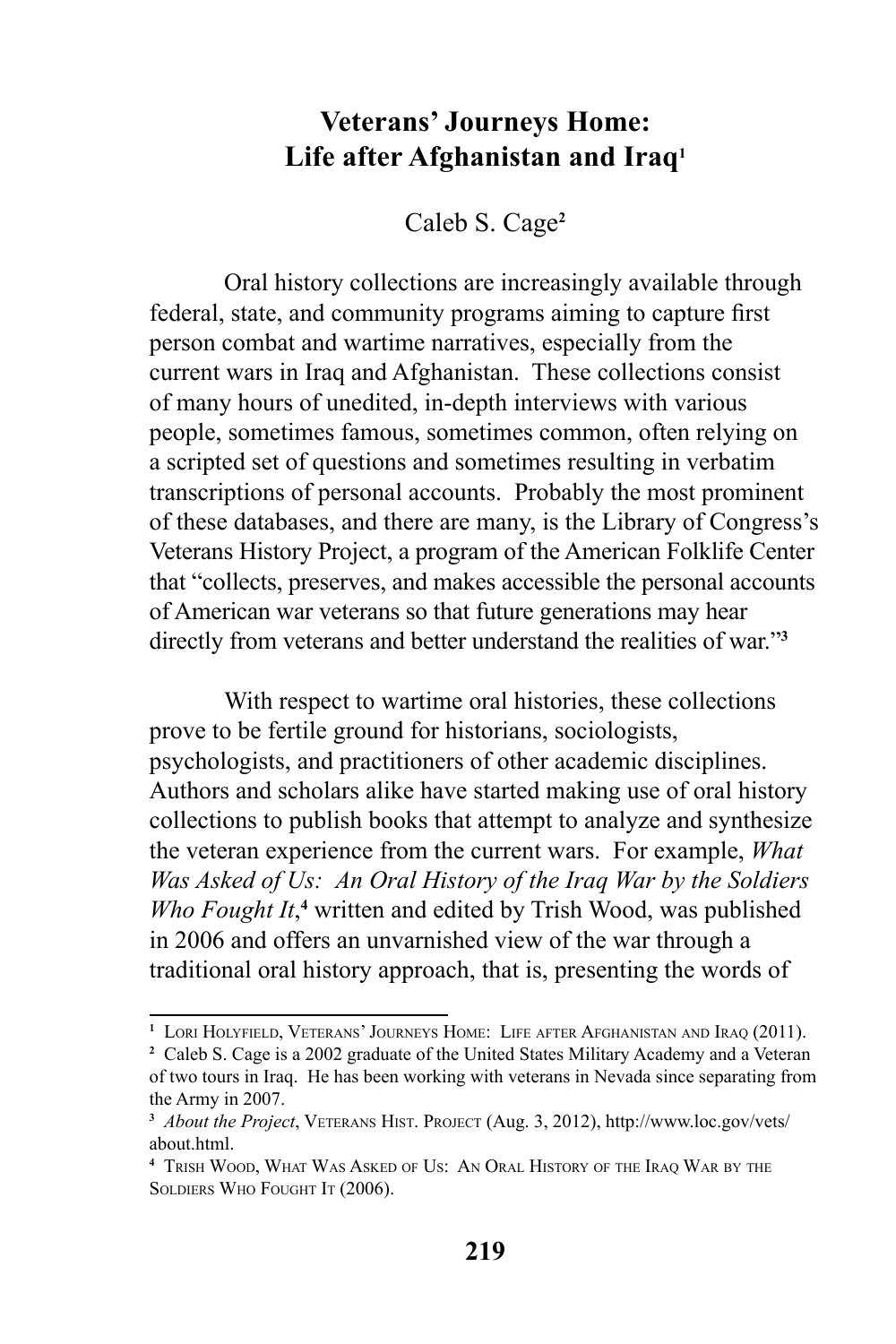dozens of service members by editing lightly and offering little to no editorializing between the topically-arranged interviews. Other works, such as Larry Minear's *Through Veterans' Eyes: The Iraq and Afghanistan Experience***<sup>5</sup>** and Lori Holyfield's *Veterans'*  Journeys Home: Life after Afghanistan and Iraq<sup>6</sup> tend to present the material in a more synthesized form, editorializing broadly on the interviews and providing excerpts from the material they are quoting to support their assertions.

Of the two books in this latter style, Holyfield's book offers by far the more compelling read, largely due to where she is coming from and what methods she used to approach the material. She is the daughter of a veteran<sup>7</sup> and a sociology professor at the University of Arkansas,**<sup>8</sup>** making her particularly well suited for the research and examination she provides in her work. In writing her book, she partnered with the Library of Congress to preserve the interviews she captured, interviewing students in the sociology graduate program first, and then building a broader network through their friends and contacts.**<sup>9</sup>** Many of these interviews make up the first part of her book, and can now be found online in the Library of Congress archive.**<sup>10</sup>** It was perhaps this combination of her academic training and her background that allowed her to approach the process dispassionately, but still approach her subjects with compassion.

"As sociologists," she writes, "we are in the business of examining how social processes work in order to understand who benefits and who loses from structural arrangements."**<sup>11</sup>** In the

**<sup>5</sup>** Larry Minear, Through Veterans' Eyes: The Iraq and Afghanistan Experience (2010).

**<sup>6</sup>** Holyfield, *supra* note 1.

**<sup>7</sup>** *Id*. at 2-3.

**<sup>8</sup>** *Faculty and Staff*—*Lori Holyfield*, Dep't of Soc. and Crim. Just., Univ. of Ark., http://sociology.uark.edu/4240.php (last visited Nov. 1, 2012).

**<sup>9</sup>** Holyfield, *supra* note 1, at 4-5.

<sup>&</sup>lt;sup>10</sup> *Id.* at 4; Archive of Contributions from Lori Holyfield, VETERANS HIST. PROJECT, http://lcweb2.loc.gov/diglib/vhp/search?query=holyfield&field=interviewerdonor (last visited Nov. 1, 2012).

**<sup>11</sup>** Holyfield, *supra* note 1, at 128.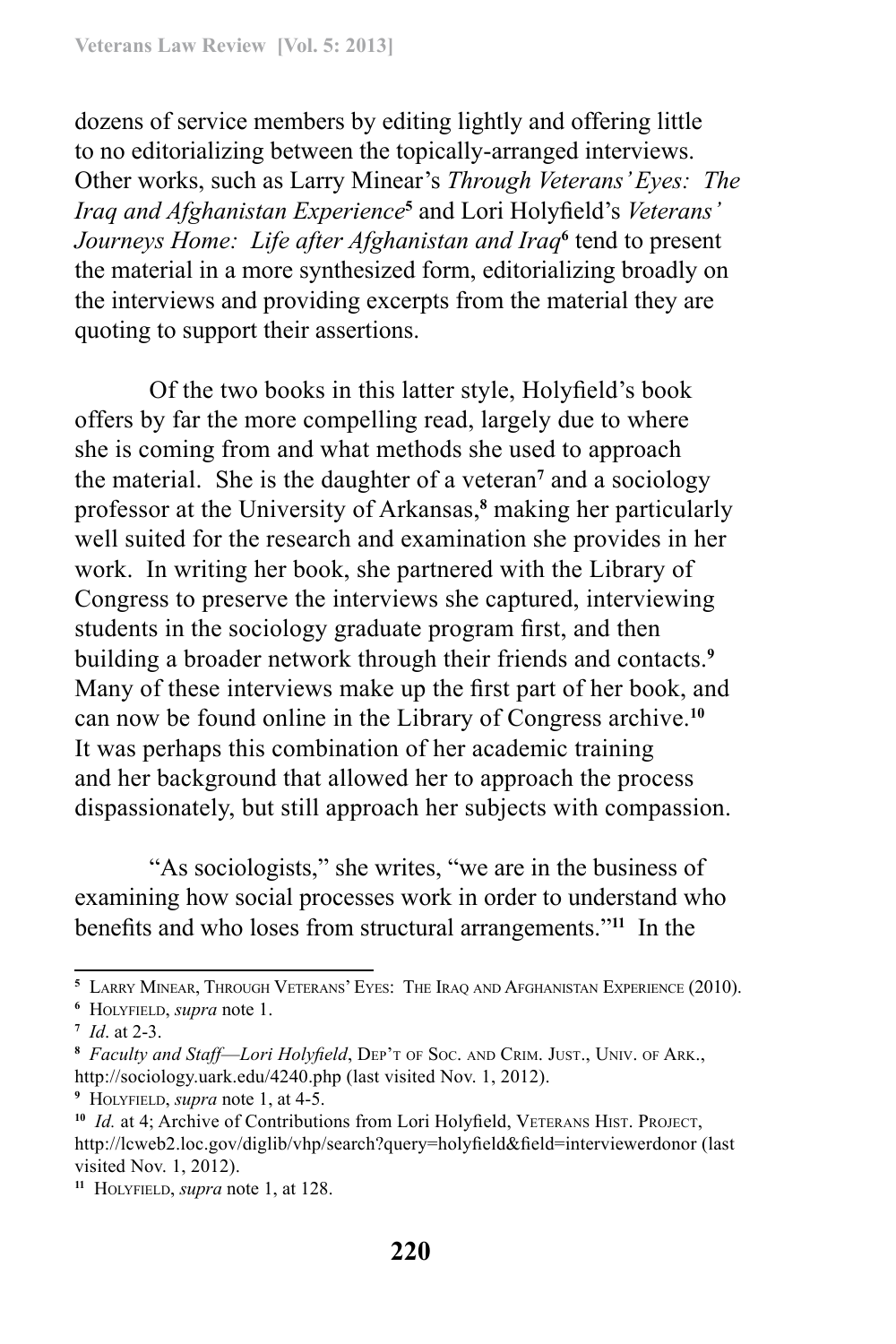first five chapters, or roughly the first half of *Veterans' Journeys Home*, Holyfield does an excellent job of pursuing these ends. The sample of her interviewees is adequately broad and representative, she relies on the literature of her field, and she largely avoids editorializing. Even if a reader is inclined to disagree with aspects of her arguments or conclusions, she does an admirable job of being provocative and balanced throughout the first five chapters.

In these chapters, the book is divided into relevant sections that break the wartime experience into usable, sociologically relevant pieces. In her first chapter, "War, Those Who Fight It, and Shifting Images of the Warrior," she explores who make up "today's soldiers," and what their motivations are for joining the military.**<sup>12</sup>** She ultimately proposes that today's soldiers are part of a "changing military culture . . . apparent in the attitudes expressed by many returning soldiers who share their stories of life after combat."**<sup>13</sup>** In her next chapter, "Socialization of the Contemporary Soldier," Holyfield focuses in on the "hazing rituals and degradation rituals" imposed on her interviewees during their transitions from civilians to soldiers during basic training.**<sup>14</sup>** When discussing this chapter in her Introduction, she suggests that these rituals and rites of passage "mark the creation of soldiers," where "individual identities are erased and reshaped for military service."**<sup>15</sup>**

Holyfield's most compelling chapters follow, though, as she develops her theoretical contributions to her field, perhaps attempting to provide a new level of understanding for the caregivers, families, and veterans of these wars. In her third chapter "Reluctant Edgework and 'Nonstandard' War," Holyfield uses more technical language in an effort to illustrate how the uncertainty and intensity of asymmetrical warfare may be leading

**<sup>12</sup>** *See id*. at 14-16.

**<sup>13</sup>** *Id*. at 20.

**<sup>14</sup>** *Id*. at 23.

**<sup>15</sup>** *Id*. at 8.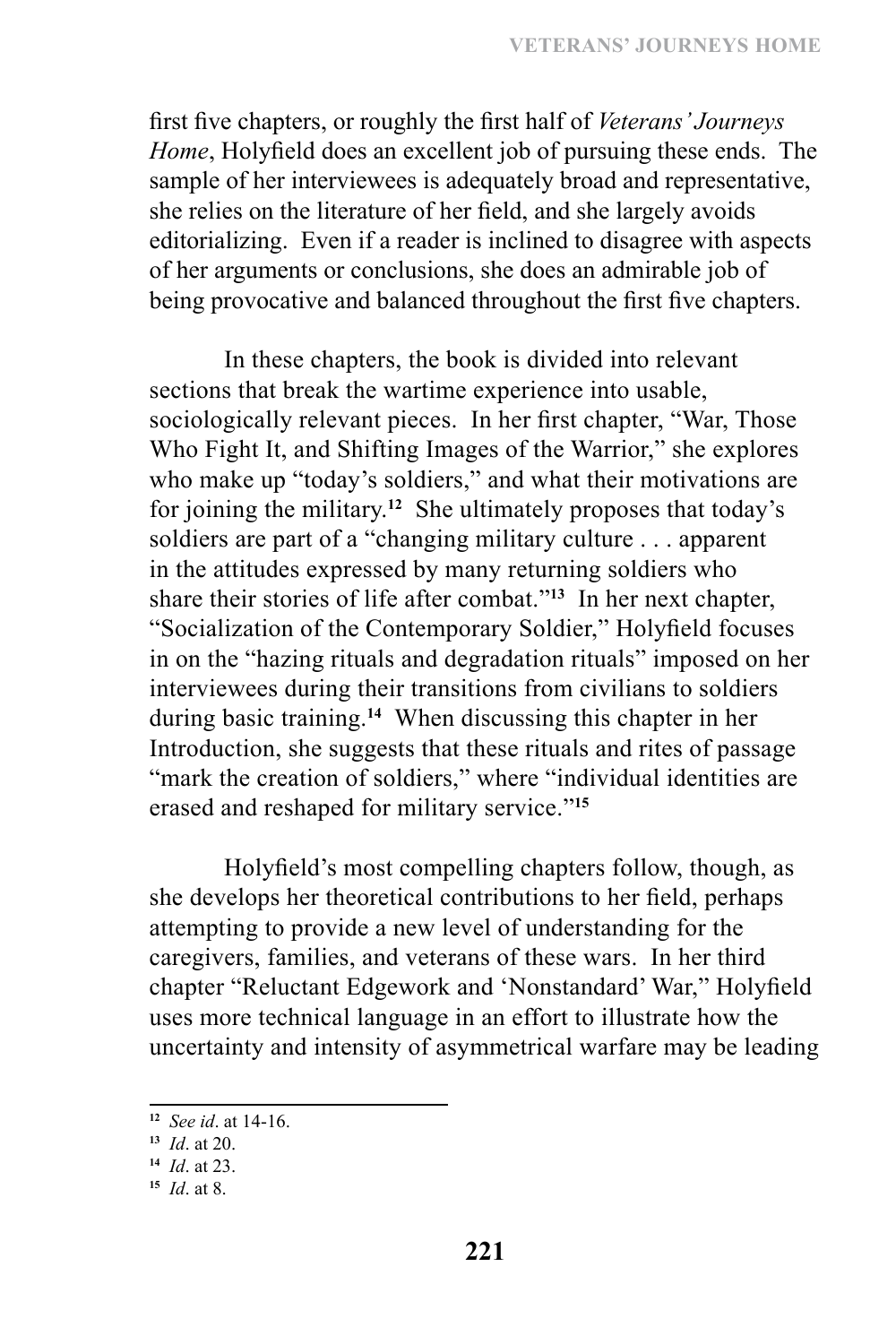to the mass diagnoses of Posttraumatic Stress Disorder (PTSD) and Traumatic Brain Injury (TBI).**<sup>16</sup>** Holyfield characterizes both PTSD and TBI as these wars' "signature injuries."**<sup>17</sup>**

In her subsequent two chapters, "Sister Soldiers: Women and Military Service" and "Military Masculinity and Combat: The Perfect Storm for Post Traumatic Stress Disorder," Holyfield reaches what appears to be the central thrust of the first half of her book, that all of what she has discussed to this point combined—*i.e.,* the nature of today's soldiers, the socialization process her interviewees experienced upon entering the military, the asymmetrical combat, and new roles for men and women in combat—create a "perfect storm"**<sup>18</sup>** for traumatic injury, a warning and an explanation for those serving this current generation of veterans.

Though some of her conclusions may be objectionable to various readers, the coherence of her argument makes for an interesting and important contribution to the ongoing discussions and debates regarding the experience and treatment of this generation of veterans. In this connection, Holyfield briefly examines the Department of Veterans Affairs (VA) and its position on PTSD claims, often in a critical tone. She notes that

**<sup>16</sup>** *See, e.g.*, *id*. at 46 (discussing "reluctant military occupational edgework," a product of "prolonged uncertainty" and "episodes of real terror" during combat conditions); *see also id*. at 83 ("Reluctant military edgework is not a psychological state of mind, but rather a condition of war. Moreover, with technological advances, more people now survive war than in any other historic period. Physical wounds can be handled by medical teams on the ground. Soldiers can be airlifted to surgeons at nearby hospitals before being brought back to military hospitals in the United States. Medicine is readily dispensed for anxiety, depression, and loss of sleep during service and is available upon return. Soldiers who have a diagnosis of PTSD are welcomed back for more tours. But we have to ask on behalf of today's soldiers: Just how many times can a soldier be exposed to reluctant edgework before he or she succumbs to war trauma? How many times should one's brain be exposed to Traumatic Brain Injury before a soldier begins to lose his or her ability to function in everyday life? The military does not know the answers to these questions, yet many are allowed to return again and again for multiple tours.").

**<sup>17</sup>** *Id*. at 14.

**<sup>18</sup>** *See id.* at 110.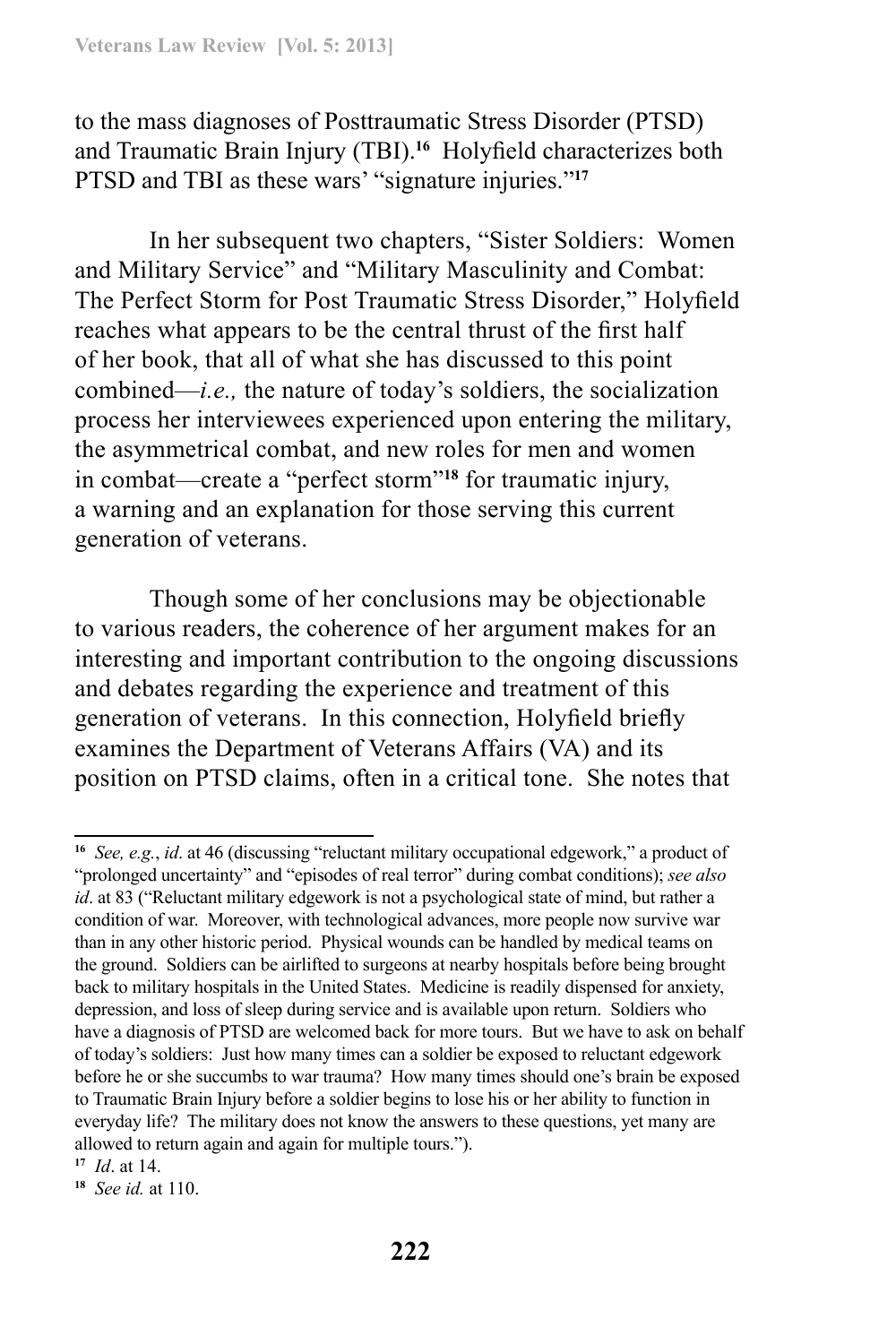"the number of compensations for PTSD grew by 79.5 percent between 1999 and 2004 (from \$1.72 billion to \$4.28 billion),"**<sup>19</sup>** and suggests that it may have been this growth that led VA officials to unofficially shape diagnoses in ways that would rule out PTSD.**<sup>20</sup>**

This conclusion comes up short, though, and offers a first glimpse at a significant weakness in Holyfield's work. Her book, published in 2011, ought to have referenced the VA's change to regulations regarding compensation claims for PTSD, made effective July 13, 2010. Indeed, this change to Title 38 of the Code of Federal Regulations went to great lengths to liberalize one of the evidentiary standards for substantiating a compensation claim for PTSD, adding that, in certain circumstances where a veteran's claimed in-service stressor is related to fear of hostile military or terrorist activity, and provided some additional conditions are met, a veteran's lay testimony alone may establish the occurrence of that stressor, in the absence of clear and convincing evidence to the contrary.**<sup>21</sup>** This change to the rules governing claims for service connection for PTSD is significant, to say the least, and clearly shows a good faith effort towards the philosophical shift that Holyfield advocates, and it should have been recognized as such in her work.

Perhaps this oversight was necessary for her argument, but it reveals a bias or motivation that simply becomes more concentrated starting in her sixth chapter, and carrying throughout the entire second half of the book. Holyfield switches from the objective, credible, and scholarly tone she used for the first half, to a subjective and personal narrative for the second

<sup>&</sup>lt;sup>19</sup> *Id.* at 127 (citing PTSD Compensation and Military Service, INST. OF MED. & NAT'L Res. Council of the Nat'l Acad. (2007), at 2, *available at* http://www.pdhealth.mil/ downloads/PTSD\_Compensation\_and \_Military\_Service2.pdf). **<sup>20</sup>** *See id.* 

**<sup>21</sup>** *See* 38 C.F.R. § 3.304 (2011); *see also* Stressor Determinations for Posttraumatic Stress Disorder, 75 Fed. Reg. 39,843 (July 13, 2010) (corrected by Stressor Determinations for Posttraumatic Stress Disorder, 75 Fed. Reg. 41,092 (July 15, 2010)).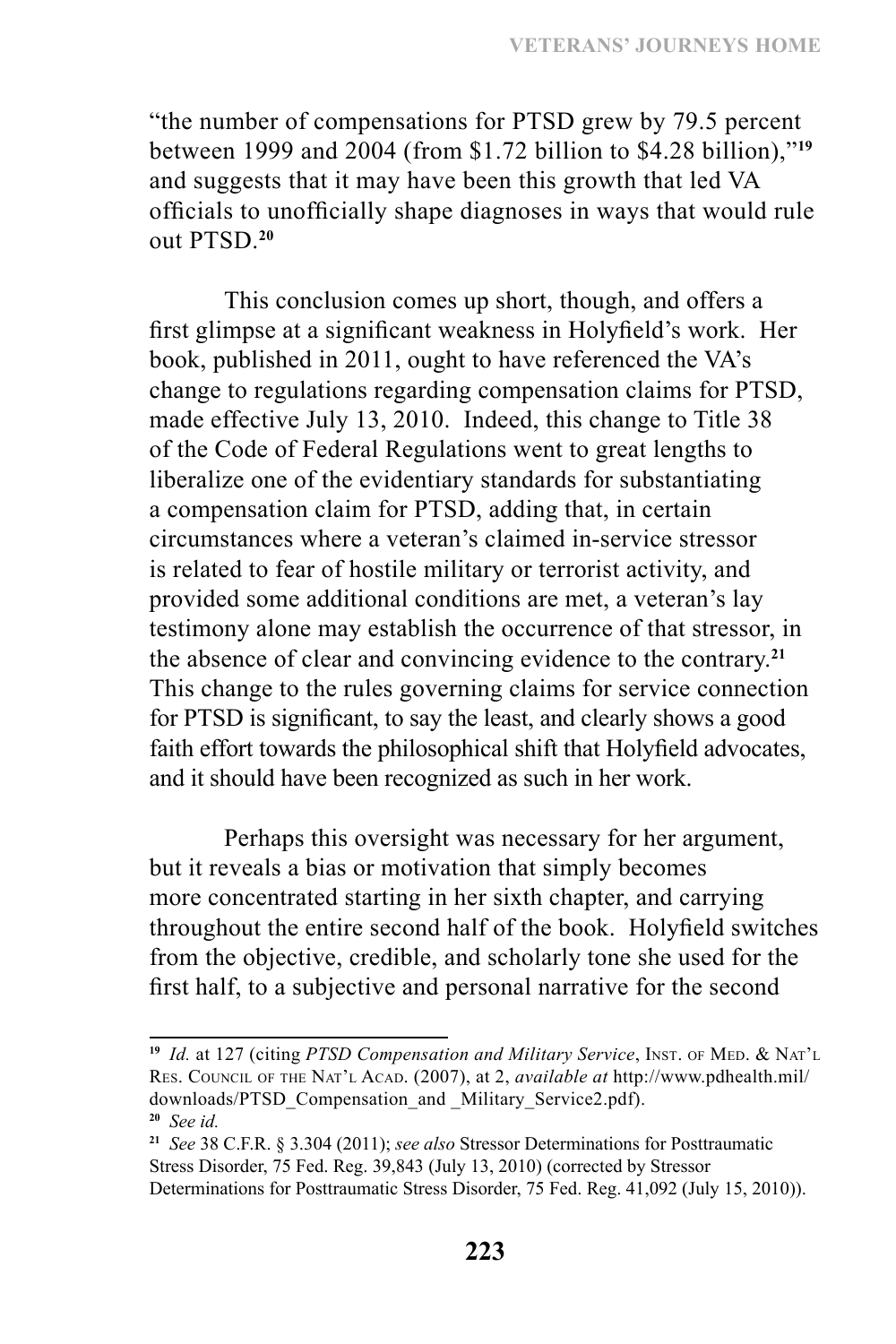half. This shift in tone, together with her omission regarding actual and significant changes to VA policy, combine for the unfortunate effect of undermining her work. Her sixth and seventh chapters detail her experience at various "Vets Journey Home" psychological retreats, starting with a history of the recovery program**<sup>22</sup>** to actual descriptions of the rituals and techniques utilized in that program, meant to manage PTSD with veterans and their families.**<sup>23</sup>** While one could see Holyfield dealing with controversial assumptions and assertions relatively fairly in the first five chapters, she clearly shows her conclusion that veterans are inherently victims, and appears to actively argue on behalf of this premise throughout these passages.

The last pages of her eighth chapter and the Epilogue consist of page after page of block quotations. The quotations in chapter eight reflect answers from the veterans she interviewed to the question, "Why is it important for veterans to share their stories?"**<sup>24</sup>** The Epilogue consists of transcribed letters written to the presumably unborn grandchildren of her sociology students in Arkansas within hours after the attacks on September 11, 2001.**<sup>25</sup>** While these transcriptions probably have a value somewhere, they are puzzling additions to the work and leave one to conclude that they may have only been added to ensure that *Veterans' Journeys Home* could become a book-length manuscript.

While *Veterans' Journeys Home* may have limited appeal outside of some sociological circles, it could be considered an important text in terms of what oral histories might mean and how they might help broaden the understanding of the current conflicts. At a time when the nation has been at war for a decade and only an extraordinarily small portion of the country has served in uniform, oral histories tell a valuable story, no matter

**<sup>22</sup>** Holyfield, *supra* note 1, at 139-48.

**<sup>23</sup>** *Id.* at 149-83.

**<sup>24</sup>** *Id.* at 187-93.

**<sup>25</sup>** *Id.* at 194-222.